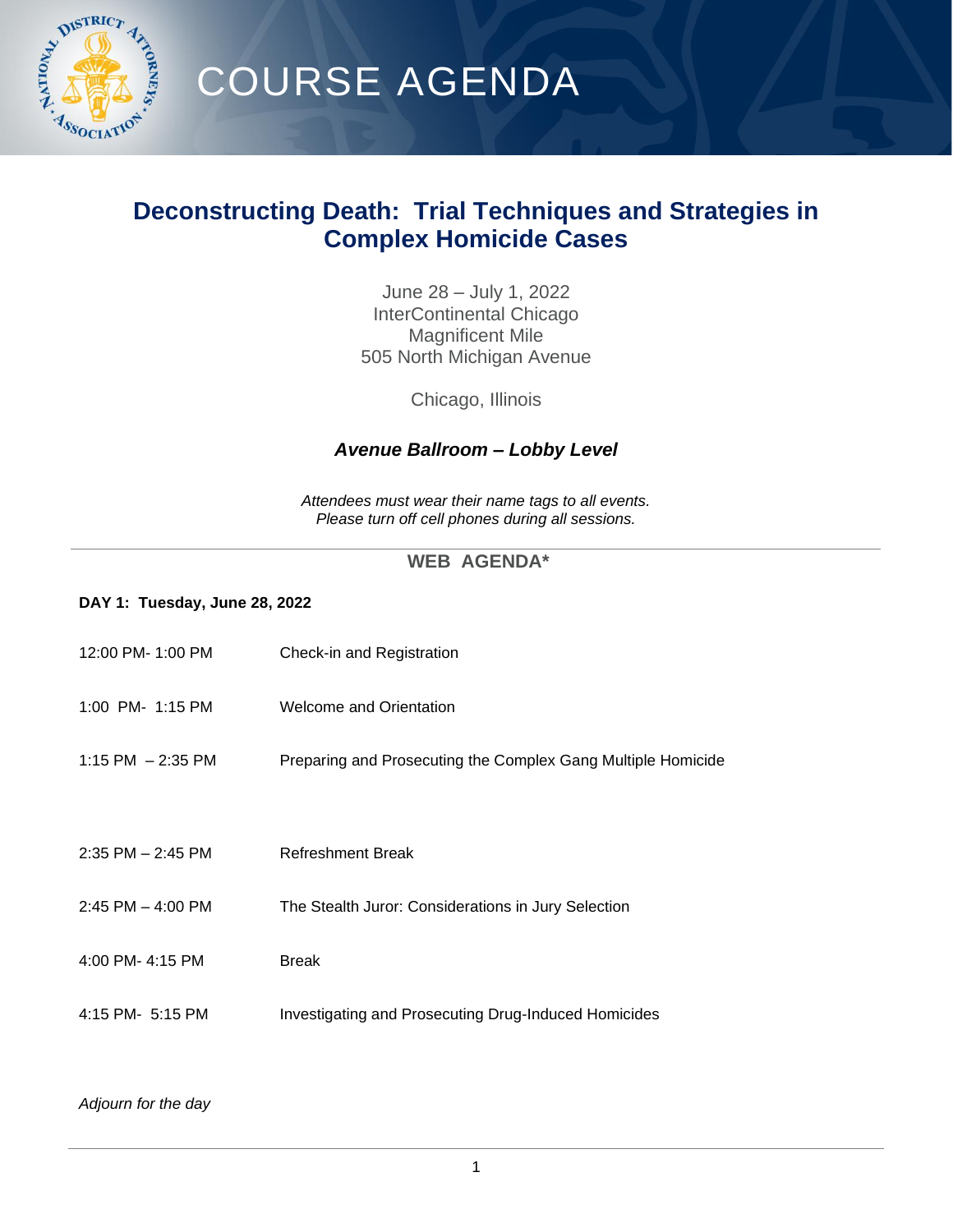

# COURSE AGENDA

## **DAY 2: Wednesday, June 29, 2022**

| 8:15 AM - 10:00 AM             | The Visual Trial-Countering Attacks to Use of Litigation Technology                                 |  |
|--------------------------------|-----------------------------------------------------------------------------------------------------|--|
| 10:00 AM - 10:15 AM            | <b>Break</b>                                                                                        |  |
| 10:15 AM - 11:45 AM            | Advanced DNA Issues: Touch DNA, Genetic Genealogy, New Statistical Challenges<br>(Including Qand A) |  |
| 11:45 AM-<br>1:00 PM           | Lunch (on your own)                                                                                 |  |
| 1:00 PM $-2:30$ PM             | Preparing and Presenting Firearm Evidence and the Ballistics Expert                                 |  |
| 2:30 PM-<br>2:45 PM            | <b>Refreshment Break</b>                                                                            |  |
| 2:45 PM - 4:00 PM              | Arguing for Death<br>(Including Demonstration)                                                      |  |
| 4:00 PM - 4:15 PM              | <b>Break</b>                                                                                        |  |
| $4:15$ PM $-5:30$ PM           | Cross Examination of Expert Witnesses                                                               |  |
| Adjourn for the day            |                                                                                                     |  |
| DAY 3: Thursday, June 30, 2022 |                                                                                                     |  |
| 8:30 AM - 9:45 AM              | Cold Case Homicides - The Foundational Steps                                                        |  |
| $9:45$ AM $-$ 10:00 AM         | <b>Break</b>                                                                                        |  |

- 10:00 AM 11:15 AM Organizing the Complex Case
- 11:15 AM- 12:30 PM Early Lunch (on your own)